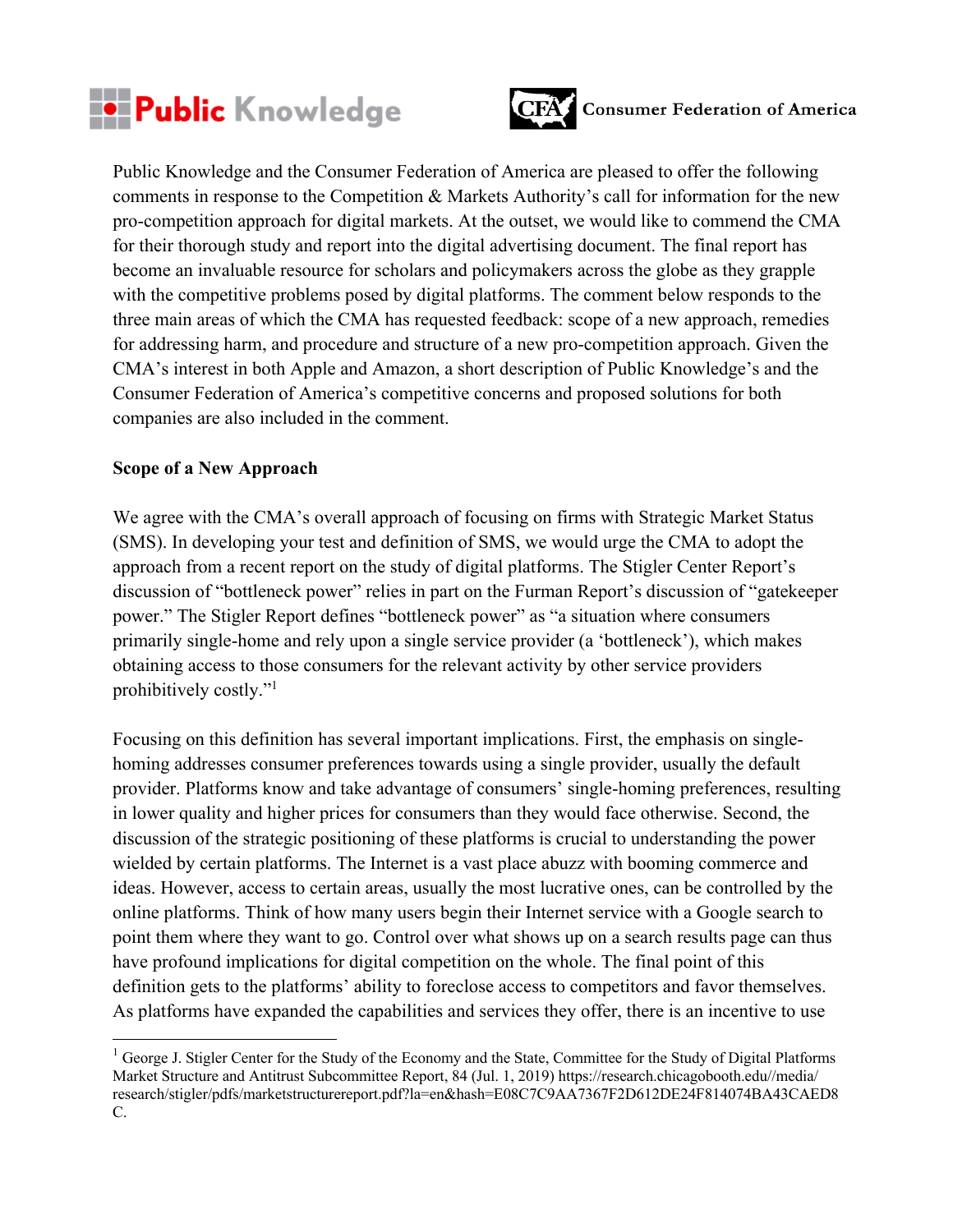



dominance in one area to prop up fledgling services or those in more competitive markets. Regulation needs to ensure that platforms are unable to do this. The best products and services for consumers should be the ones that win out, not the products and services attached to an otherwise dominant firm.

## **Remedies for Addressing Harm**

Public Knowledge and the Consumer Federation of America would recommend two major remedies be included in the Digital Taskforce's toolkit: interoperability and non-discrimination.

#### *Interoperability*

The CMA has correctly identified network effects as one of the most potent tools in the platforms' arsenal. Especially given the low cost of scaling up in a digital environment, platforms can quickly grow to an enormous size. Once they become big enough to control a market, a platform can squash smaller rivals in their infancy. Upstart competitors against a dominant platform—such as Facebook's social network—thus face a particularly steep climb to taking on the incumbent.

The regulatory solution to this problem would be interoperability. If new services could bootstrap on the networks of dominant platforms, they could get off the ground far easier. This would allow for greater innovation on the market and would put greater competitive pressure on the dominant platforms to either continually improve or become obsolete. Of course, mandatory interoperability for every potential competitor could have tradeoffs in the areas of privacy or security. That is why a digital regulator would be best equipped to develop the details of an interoperability rule to ensure that the rule is technologically feasible, cognizant of the privacy tradeoffs, yet also effective in increasing competition in stagnant markets.

#### *Non-discrimination*

Digital platforms have greatly expanded in scope and size. This has led to areas where one company can play both a market overseer and market player role. This could be Google's own services appearing in Google's search results or Amazon's own brands being sold on Amazon's marketplace. The conflict of interest in situations like this is obvious. Large platforms have every incentive to favor their own products or services and disfavor the products or services of their competitors. And since immediate head-to-head competition with a platform can be daunting, sometimes the best competition can be through beginning in one vertical and expanding out from there. The retailer on Amazon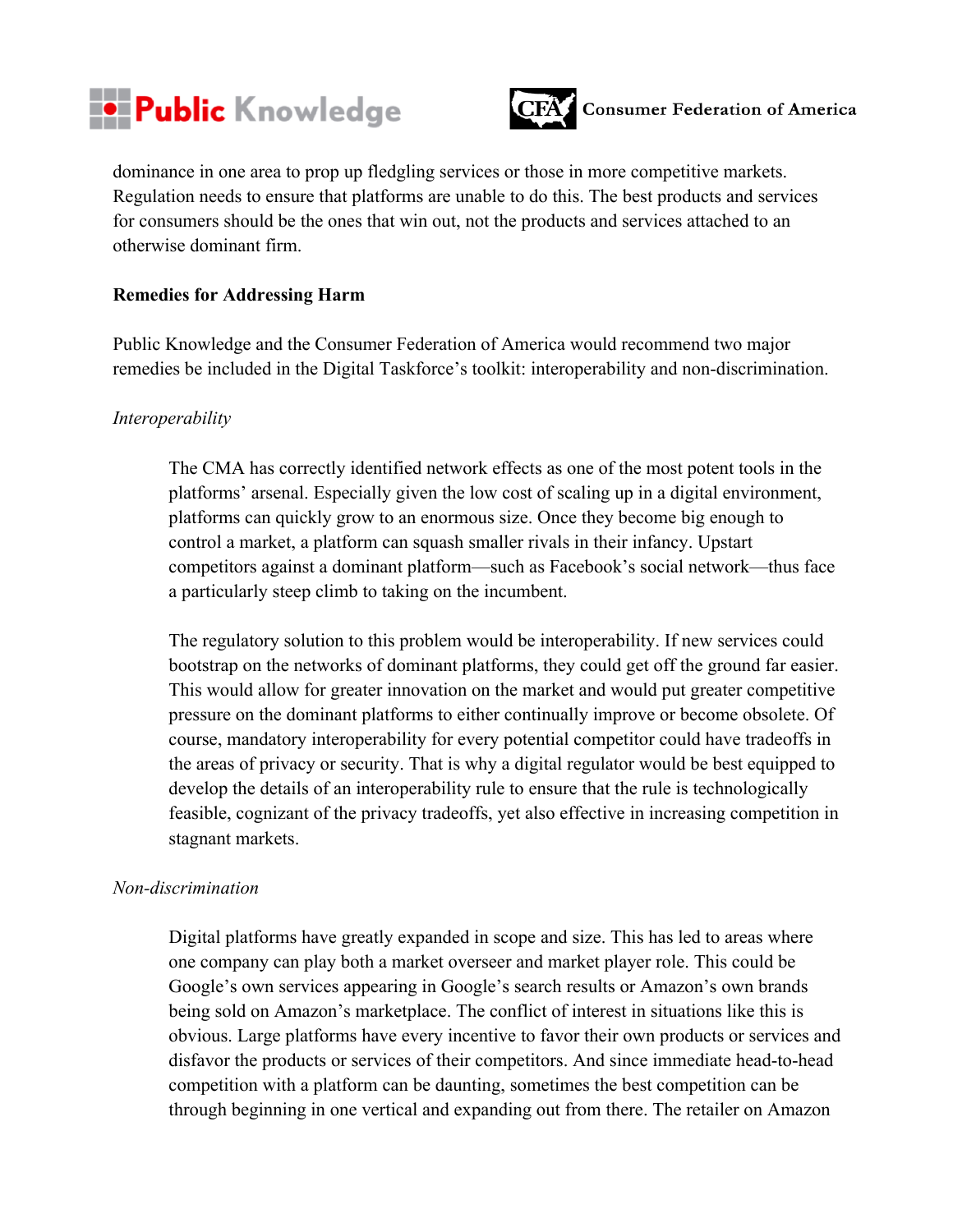



can steadily expand to one day take on Amazon itself. Without oversight, however, Amazon can foreclose such competition by leveraging its role as a market overseer.

The solution here would be a strong non-discrimination rule. This rule would authorize the Taskforce to monitor platform markets and ban the favoring of separate services over those of competitors. A regulator such as the Taskforce is best equipped to handle a problem like marketplace discrimination due to its speedy adjudication (especially compared to the slow pace of antitrust litigation). The Taskforce could also watch for the platforms taking advantage of vendor proprietary data to prop up the platform's own products.

## **Procedure and Structure of a new Pro-Competition Approach**

The proposed key characteristics of speed, flexibility, clarity and legal certainty all are on point for the Taskforce. In particular, the emphasis on regulatory agility is to be lauded. Digital markets move very quickly. The increasing pace of technological change can leave prospective regulators struggling to keep up. What is dominant one minute can become obsolete the next. Antitrust enforcement, while important, can move slowly. It takes time to build an evidentiary record, bring a case, and then litigate it to a final judgment. Meanwhile, consumers suffer in the years it can take to fully resolve a strictly antitrust issue.

An important aspect of the pro-competition approach that the Taskforce should take into account is the interplay between privacy and competition. Many of the online platforms have zero-price to the consumer at point of sale, yet consumers still pay for them mostly through exploitation of their data. This can result in targeted advertisements and consumers spending their money on products that they might not have otherwise. Thus, both the competitive metric for these markets and the currency which they deal in can be user privacy. A pro-competition approach must take privacy into account while developing regulatory solutions.

## **Apple - Competitive Concerns**

Any pro-competitive regime must be able to account for the ways in which platforms can privilege their own services, as Apple may have within the context of the App Store. Apple's use of its own apps as defaults provide them with a significant advantage due to users' likelihood of choosing default choices even when they can freely choose alternatives or change them. Furthermore, Apple's own apps routinely rank above others in App Store search results. Apple has engaged in the practice of 'Sherlocking' or taking a concept from a third-party application and creating a similar application to duplicate its functionality; it also reserves basic, generic terms for its own products (i.e 'Notes' for the notes app). Finally, Apple's own apps often enjoy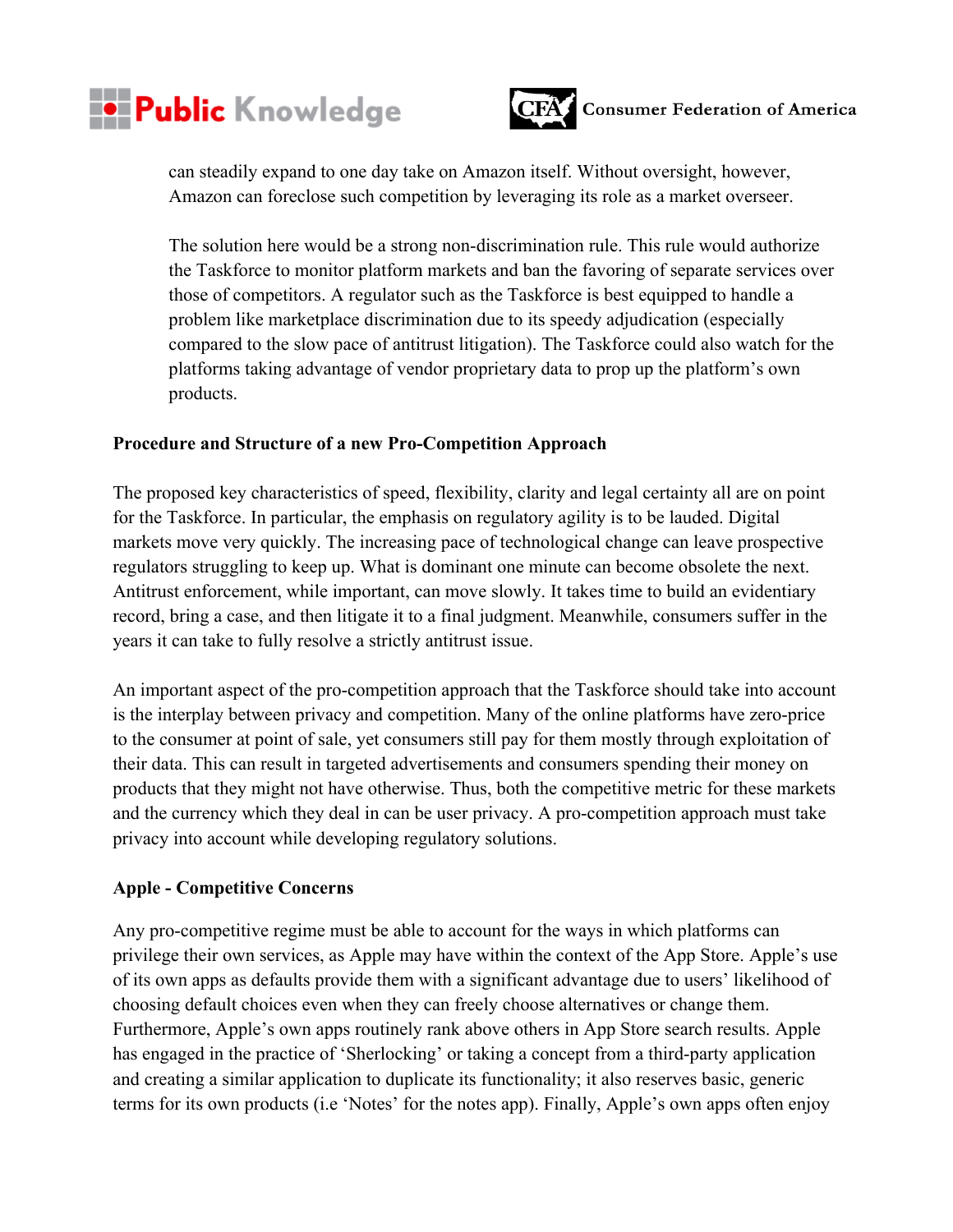



special privileges of access to certain sensors or data on its phones and take advantage of private system APIs that provide key, useful functionality that are not available to third-party developers and can change without notice.

The Taskforce must also account for how platforms control payment mechanisms in ways that provide sub-optimal mechanisms for funding software development and disadvantage rival products. For example, Apple's charging of a mandatory 30% commission incentivizes developers to adopt subscription models that create software development and maintenance complexity while also leading to subscription fatigue among users who must keep track of multiple subscriptions instead of one-time purchases. It also requires its own in-app purchase system for many apps, which provides Apple with a major advantage in sectors where it directly competes, like media and digital services (it can offer in-app payments without paying 30% to a third party while its competitors must pay Apple its 30% commission). This was demonstrated recently in Apple's dispute with the Hey email service, where Apple inconsistently applied a rule requiring Hey to offer iOS users the ability to purchase a subscription to the service from within the App Store.

To address these concerns, a pro-competition regime should help ensure that platforms apply inapp purchase rules to genuine app functionality that could otherwise have been a single up-front purchase; that platforms allow users to "sideload" apps but only from recognized developers (under a code-signing system that recognizes multiple certificate authorities, the way that web encryption works); that platforms follow certain guardrails to ensure the ability of independent app and hardware developers to compete on an even playing field; that platforms allow archiving, emulation, and transfer of apps and digital content; and that developers be given more business model flexibility, such as offering traditional free trials of paid apps, and upgrade pricing. A pro-competitive regime must also be able to account for the ways in which platforms may arbitrarily enforce rules that can prevent developers from creating certain apps without violating written rules. Platforms like the App Store often do not explain rejections for apps beyond referring to general rules; they provide little individualized guidance or feedback, no formal due process rights and sometimes apply rules that either do not exist or develop new interpretations of existing rules on the fly.

For a more detailed analysis of these concerns, please see the attached paper "Tending the Garden: How to Ensure App Stores Put Users First" by John Bergmayer.

## **Amazon - Competitive Concerns**

The Taskforce must consider the ability of platforms to use third-party proprietary information whereby vendors are required to expose valuable information in order for a platform service to work. Remedies for any pro-competition regime should encompass the protection of third-party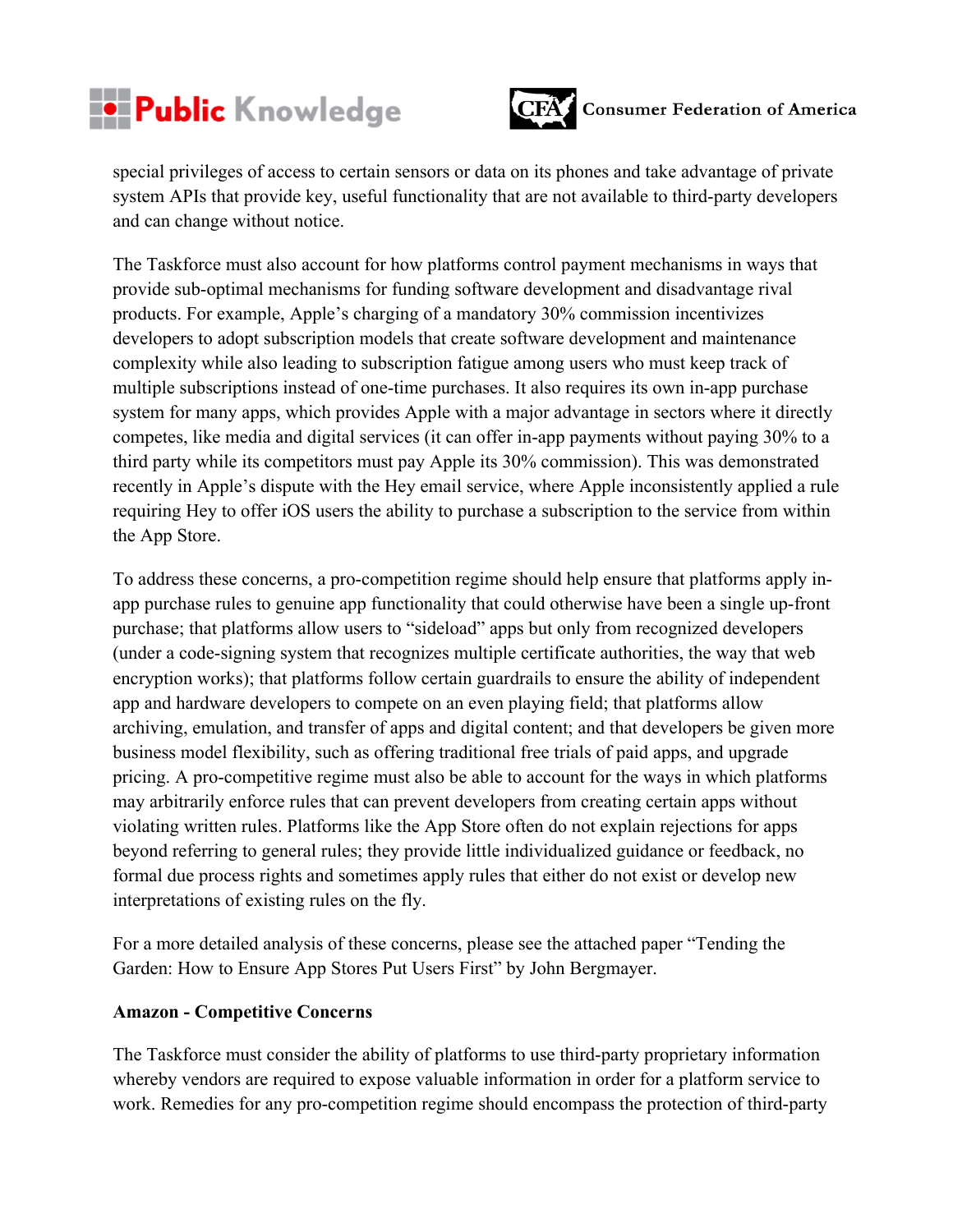



proprietary information, for example through an affirmative duty on digital platforms to protect such information and not use it for any reason other than to provide a service for which the information is disclosed. This need is grounded in observed behavior by firms like Amazon, which uses third-party proprietary data like sales information, customer demographics and more from vendors who use affiliate services like Amazon Fulfillment Services in order to privilege themselves at the expense of vendors, such as by using such data to decide which product lines to expand into, often in direct competition with vendors on their platform.

Amazon has leveraged its market power to engage in promotional pricing that possibly could be predatory, such as when it used below-cost pricing (cutting prices up to 30%) to buy out Quidsi after they declined a buy-out offer. Amazon's ability to leverage market power in adjacent markets supports the designation of SMS status to corporate groups as a whole given its ability to leverage market power in adjacent markets through the use of data and / or consumer attention, in line with the CMA's recommendations (7.65-7.66). This would allow the DMU to ensure it has the ability to require all the information it needs from companies like Amazon and avoid frustration from a lack of compliance by subsidiaries of a parent org or from corporate reorganizations.

A pro-competition regime must be able to account for platforms' ability to privilege their own products to an extent far greater than what is possible by brick and mortar retailers. Amazon ranks product recommendations based on which sales will generate the most revenue for Amazon – this was demonstrated recently when delays in Amazon's delivery service due to prioritizing critical food and medical supplies for the Covid-19 epidemic disincentivized vendors from using their own faster shipping options because buy box recommendations favored either Amazon's own products or those going through its fulfillment centers. Other ways in which platforms like Amazon can privilege their own offerings is by obscuring price changes, which are rapid, constant and personalized and occur more than 2.5 million times a day.

For a more detailed analysis of these concerns, please see the attached paper "Mind Your Own Business: Protecting Proprietary Third-Party Information From Digital Platforms" by Harold Feld.

## **Conclusion**

Digital platforms present thorny competition issues but a properly structured and empowered Digital Taskforce can be up to the task. Hopefully, the Taskforce will become a successful model that other jurisdictions, such as the United States, can build within their own enforcement systems. Please do not hesitate to contact us at

and if you have any questions or

wish to work with our organizations further.